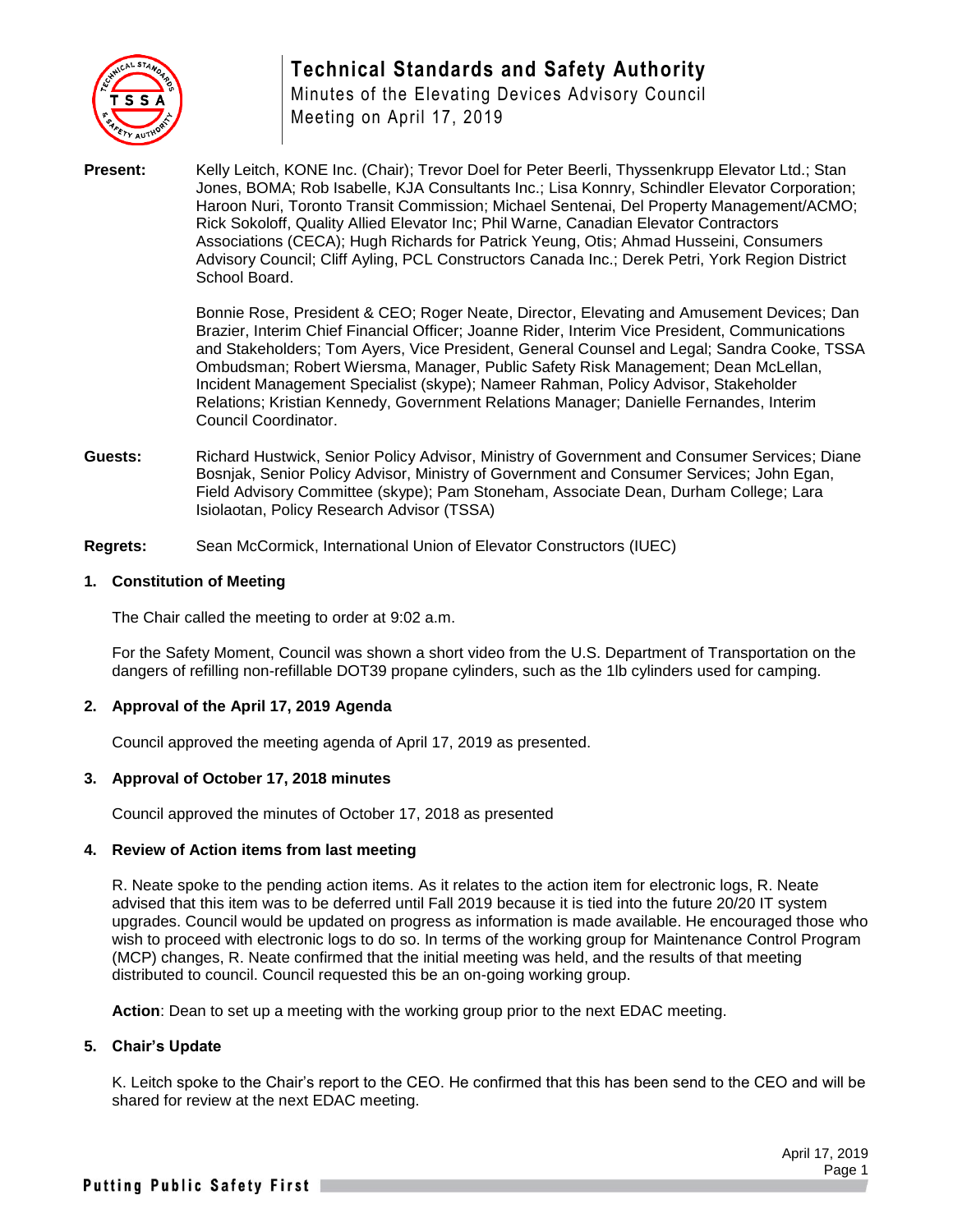

**Technical Standards and Safety Authority** Minutes of the Elevating Devices Advisory Council Meeting on April 17, 2019

## **6. TSSA President & CEO's Report**

B. Rose treated the President and CEO's Report to Advisory Councils, distributed prior to the meeting, as read. She provided a brief update on the Auditor General (AG) and advised that as soon as the AG action plan is finalized and approved by government, it will be shared with the Advisory Councils.

#### **7. Action Plan in response to the Auditor General's (AG) Report**

T. Ayers spoke to this item and provided a brief overview of the AG recommendations, confirming that the major themes identified in the recommendations are consistent with TSSA's Strategic Plan. He confirmed that ED program area was the direct subject of only one recommendation (specifically recommendation 15), however he advised that the recommendations overall could have some applicability to the ED sector. Recommendation 15 relates to the high rate of non-compliance in the ED sector. T. Ayers noted that there seems to be a disconnect between TSSA's reporting of non-compliance and the actual safety levels of elevators in Ontario. He confirmed that the outcome-based regulator model seeks to fill this gap by focusing on high-risk areas of non-compliance, while increasing inspector consistency and providing compliance support.

In response to a question from council regarding cross-subsidization, T. Ayers noted that TSSA is currently in the process of reviewing its business model and fee structure, the outcome of which will help reduce/eliminate cross-subsidization. Moreover, responding to a question about the shortage of mechanics, noted in the AG report, T. Ayers confirmed that initiatives are underway to address this issue.

#### **8. TSSA's Transformation to an Outcome-based Regulator – Update**

S. Cooke spoke to this item, referring to the PowerPoint presentation shared with Council prior to the meeting. She elaborated on TSSA's move towards becoming a collaborative, outcomes-oriented regulator. Specifically, it was noted that this change represents a cultural shift on TSSA's part that looks to work with regulated communities to increase compliance through education and compliance support. As it relates to the ED program, she emphasised the importance of checklists in achieving inspector consistency and transparency. She advised that an external advisory group has been created to review this initiative and provide feedback.

In response to a question from Council regarding whether TSSA should be updated when there are changes to the maintenance contractor, S. Cooke responded that TSSA certainly wants this data, however we require a better IT system to manage it first. R. Neate added that this type of data is foundational and would be something we will be capturing in the future.

In response to question from Council related to the proposed rating system and specifically what would define a 'good player,' T. Ayers advised that we are still in the preliminary stages and that we would require data to both identify the problem as well as the source of the problem. First steps for example would be to match compliance rates to contractors, however data collection and analysis would underpin these initiatives. Further, in response to a question about whether TSSA is considering two types of deficiency reports, one for low risk orders and one for high risk orders, T. Ayers concluded that TSSA is open to exploring various methodologies and is looking to other industries and jurisdictions to determine best practices.

## **9. Safety and Compliance Report**

R. Wiersma spoke to this item and referenced the report circulated prior to the meeting. He provided an overview of 'hot spots' in the ED sector, specifically hospitals and retirement homes. He advised that the DALY weighted values have been updated and certain incidents have been weighted differently due to more

> April 17, 2019 Page 2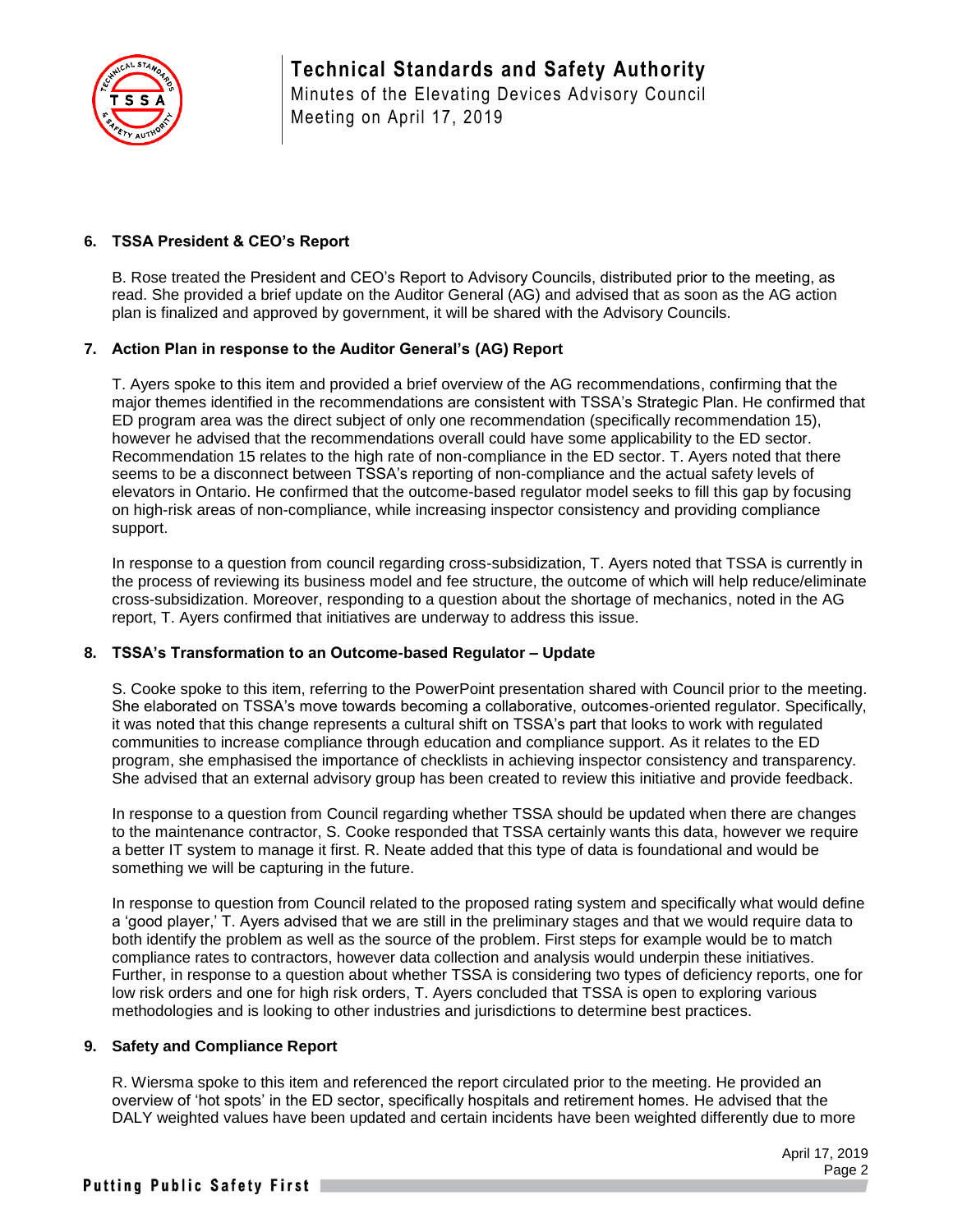

# **Technical Standards and Safety Authority** Minutes of the Elevating Devices Advisory Council

Meeting on April 17, 2019

information regarding severity (i.e. concussions), adding that this could have contributed to the increase in occurrences in FY19 for elevators and escalators. Furthermore, he noted that for elevators and escalators the top five orders issues were classified as low and medium risk.

## A) Incidents/issues reports

R. Neate spoke about a recent incident, currently under investigation, involving a man with an assistive mobility scooter falling down an elevator shaft. In response to a question from Council regarding the amount of pressure elevator doors can withstand, R. Neate advised that elevator doors can withstand considerable force, and as it relates to this case, we currently do not know the circumstances as the investigation is ongoing.

## B) Flood Report Form

D. McLellan spoke to this item and provided Council with an overview of the form. He confirmed that the form has been circulated to contractors and TSSA is currently awaiting feedback. He advised that the form has been created in order to separate flood reports from other types of incidents, concluding that completion of this form should result in the ability to return devices back to service faster. He advised that calling to report the flood and obtaining permission from an inspector to return the device to service remains an option, adding that there is always an inspector on call. He noted that the completion and submission of the attestation form eliminates the need to obtain inspector permission by calling, thereby returning the device to service sooner.

In response to a question regarding how soon the form should be submitted, D. McLellan advised that as soon as the device is returned to service the form should be submitted. Alternatively, permission could be granted by an inspector with the attestation form being completed after the fact. Further, a suggestion was made by Council to include 'car electrical' as a category on the form as well as noting on the form that the attestation must be signed off by a contractor.

**Action:** Dean to include 'car electrical' as a category on the flood form. **Action:** Dean to include a note on the flood form that advises that the attestation must be signed off by a contractor.

## **10. Fee Review**

D. Brazier spoke to this item and he advised the proposed fee increase, initially scheduled to take effect July 1, 2019, would include a 3% increase in the first year and then 2% in the subsequent years for the Elevating Devices program. He added that the fee increase is currently with the Ministry for review, however it seems that TSSA will not be able to meet the proposed July 1, 2019 timeline given the 60-day notification requirement. He noted that TSSA is working on revising the fee structure more generally as part of a future fee review. There would be consultation with stakeholders with timeframes and options for implementation being shared accordingly.

## **11. Ministry of Government and Consumer Services (MGCS) Update**

D. Bosnjak introduced herself to Council. R. Hustwick provided the MGCS updated speaking to the issue of elevator availability. He confirmed that Hon. Minister Bill Walker has been briefed on the issue and MGCS is currently awaiting policy direction from the Minister regarding elevator availability. He advised that Ministry of Training, Colleges and Universities (MTCU) announced that it was winding down the Ontario College of Trades (OCOT), adding that MTCU would be taking back the majority of the activities that were within the scope of OCOT. He advised that more updates would be available in late summer/fall. N. Rahman stressed that since OCOT and TSSA have dual jurisdiction over EDMs we need to ensure a smooth transition, confirming that TSSA has already reached out and is looking into the matter.